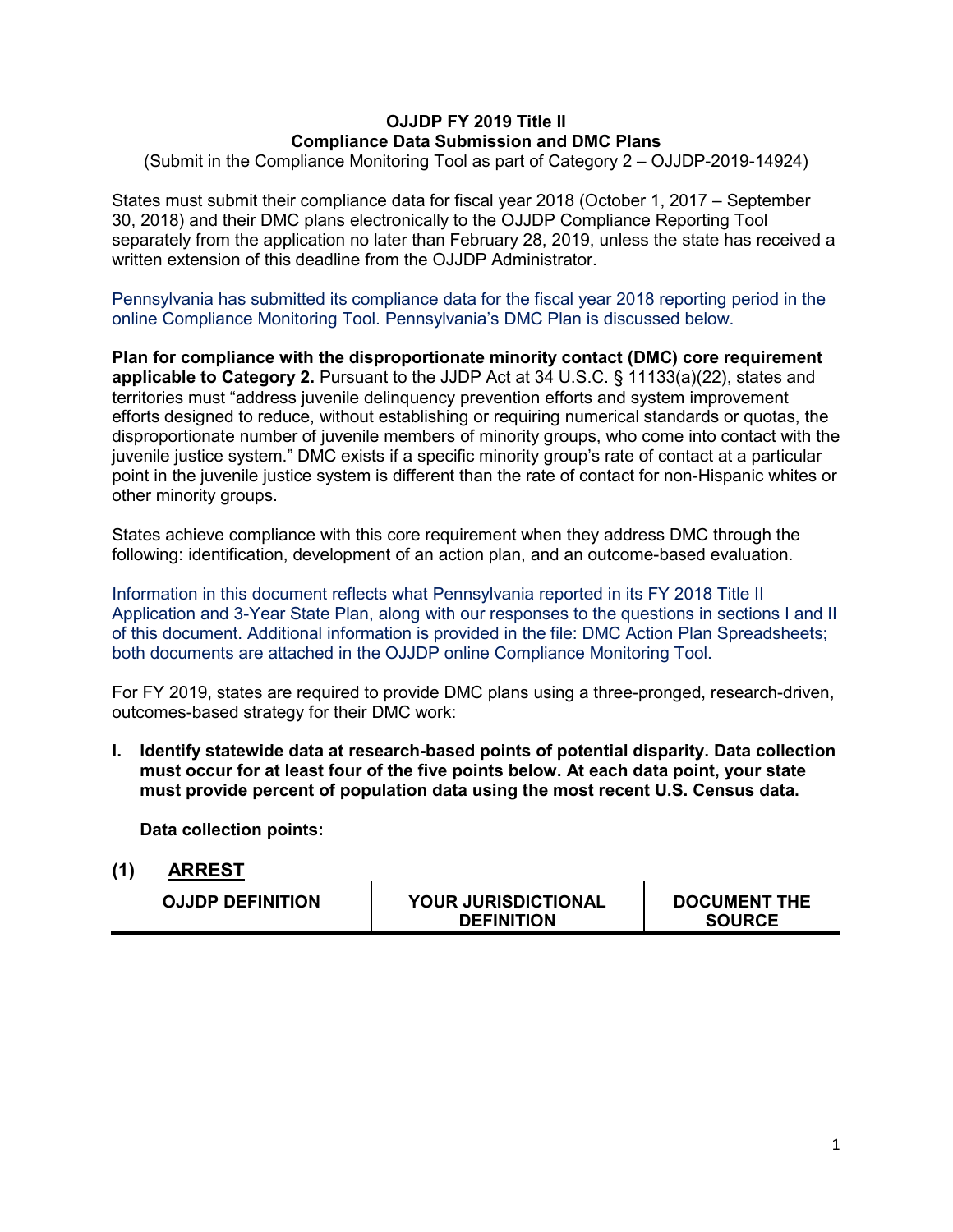| Youth are considered to be                                                                                                                                                                                                                                                                                                                                     | <b>DO DEFINITION DIFFERENCES</b>                                                                                                                                                                                                                                          | • Center for Juvenile                                                                                                                                              |
|----------------------------------------------------------------------------------------------------------------------------------------------------------------------------------------------------------------------------------------------------------------------------------------------------------------------------------------------------------------|---------------------------------------------------------------------------------------------------------------------------------------------------------------------------------------------------------------------------------------------------------------------------|--------------------------------------------------------------------------------------------------------------------------------------------------------------------|
| arrested when law enforcement<br>agencies apprehend, stop, or<br>otherwise contact them and<br>suspect them of having<br>committed a delinquent act.<br>Delinquent acts are those that,<br>if an adult commits them, would<br>be criminal, including crimes<br>against persons, crimes against<br>property, drug offenses, and<br>crimes against public order. | <b>EXIST?</b><br>Document jurisdictional<br>differences: Do State-level<br>definitions deviate from the<br>OJJDP definitions? NO<br>Document local community<br>differences:<br>Do certain community definitions<br>deviate from the OJJDP and/or<br>State definition? NO | Justice Training &<br>Research (CJJT&R)<br>• Pennsylvania<br><b>Uniform Crime</b><br>Report<br>• National Incident<br><b>Based Response</b><br>System data [NIBRS] |

## **Guiding Questions**

## **• How do you define arrest? (Does this differ from the OJJDP definition)**

Youth are considered to be under arrest when law enforcement agencies apprehend, stop, or otherwise contact them and suspect them of having committed a delinquent act.

### o **What constitutes an arrest in this community?**

In the Commonwealth of Pennsylvania, a child can be arrested for a suspected offense or for an outstanding warrant for arrest.

The police may take a 10-17 year old into custody if:

- ▶ They have "probable cause" to suspect the youth committed an offense and have a statement from someone supporting this;
- There is reason to believe that youth violated probation;
- ▶ There is a court order (such as a bench warrant for a youth failing to appear in court)

## **• Who makes the decision to arrest a youth?**

While the process varies from jurisdiction to jurisdiction, when a child is arrested, the police decide whether to release, divert or to take the child to the police station or a juvenile processing center or to release youth to a parent or guardian.

If the youth is taken to the police station or a processing center, they may be photographed, fingerprinted, and information may be entered in to the police computer system.

In Pennsylvania, parents/guardians must be notified when a youth is arrested. Determining when/if the family can see their child during this period is up to the police. While locked up, youth must be separated from adults.

- **• How do you define race and/or ethnicity at the arrest stage?** 
	- o **What are the definition categories?**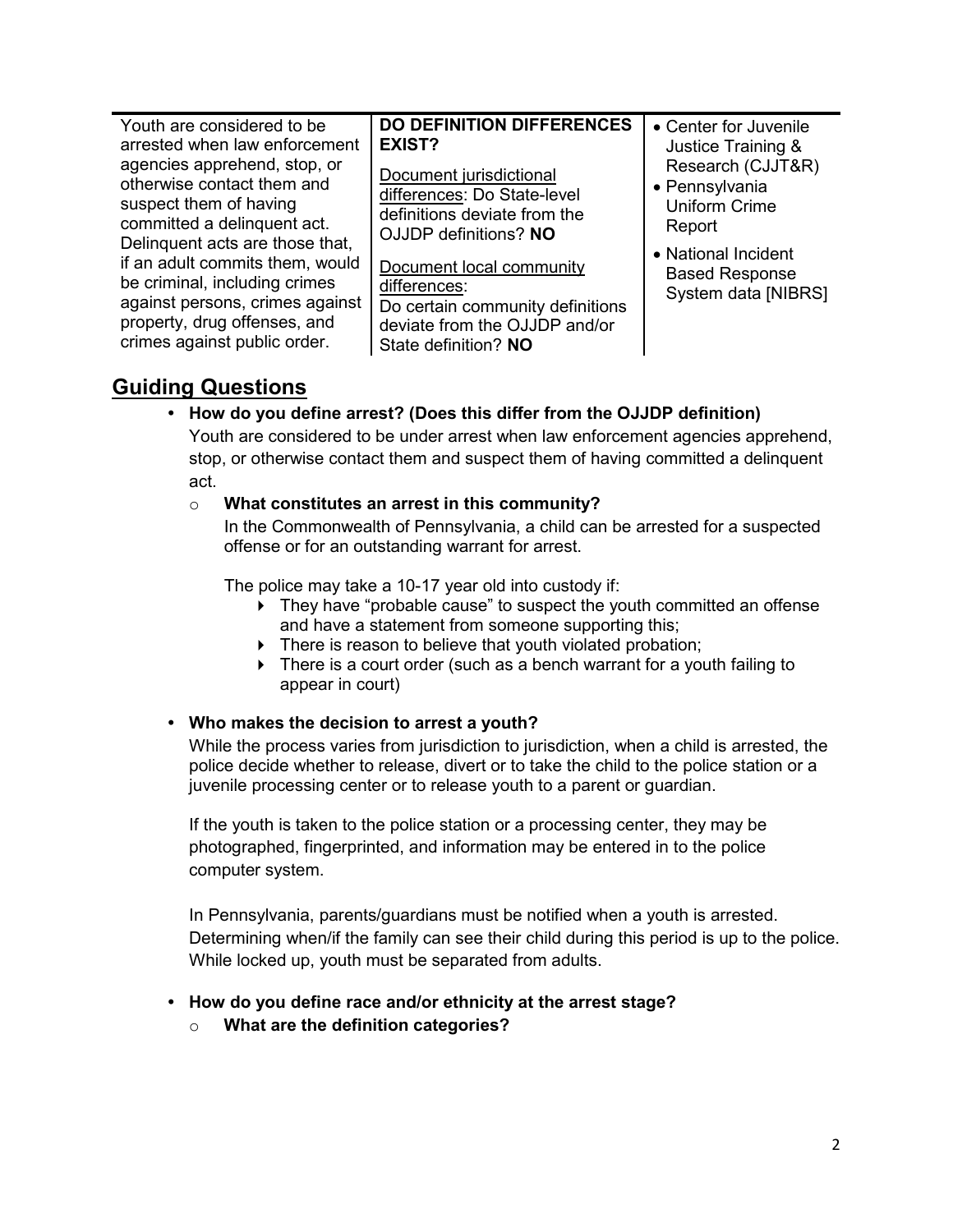| <b>RACE CATEGORIES DEFINED</b> |  |
|--------------------------------|--|
|--------------------------------|--|

| American Indian<br>or Alaska Native              | A person having origins in any of the original peoples of North and South<br>America (including Central America) and who maintains tribal affiliation or<br>community attachment.                                                                             |
|--------------------------------------------------|---------------------------------------------------------------------------------------------------------------------------------------------------------------------------------------------------------------------------------------------------------------|
| lAsian                                           | A person having origins in any of the original peoples of the Far East,<br>Southeast Asia, or the Indian subcontinent, including, for example,<br>Cambodia, China, India, Japan, Korea, Malaysia, Pakistan, the Philippine<br>Islands, Thailand, and Vietnam. |
| lBlack or African<br>American                    | A person having origins in any of the black racial groups of Africa.                                                                                                                                                                                          |
| Hispanic or<br>Latino                            | A person of Cuban, Mexican, Puerto Rican, South or Central American, or<br>other Spanish Culture or origin regardless of race.                                                                                                                                |
| Native Hawaiian<br>lor Other Pacific<br>Islander | A person having origins in any of the original peoples of Hawaii, Guam,<br>Samoa, or other Pacific Islands.                                                                                                                                                   |
| <b>White</b>                                     | A person having origins in any of the original peoples of Europe, the Middle<br>East, or North Africa.                                                                                                                                                        |

• **Who identifies the racial category to which the individual being arrested is assigned (e.g., self- identification, arresting officer)?** This varies. Selfidentification is optimal and preferred. Barring self-identification officers/intake staff document the child's race based on their own prior experiences as it relates to the appearance of the young person.

### **• How is arrest measured?**

A child between the ages of 10 and 17 may be arrested for:

- o A suspected offense;
- o An outstanding warrant for arrest.
	- A warrant for arrest may be issued if law enforcement or probation officers are not able to locate a youth, perhaps the youth is not aware that they are being sought or they are intentionally hiding from the police.
- **Is it measured by event (which can include several cases, also known as unduplicated counts) or person (which can include several charges, duplicated counts)?**

Youth arrest in Pennsylvania is measured by event.

## **Note: OJJDP requires the collection of unduplicated counts at each contact point.**

## **• How are arrest data recorded?**

Pennsylvania's arrest data is recorded via the PA UCR/NIBRS system which was designed to be an Internet-based repository for Pennsylvania's crime information. This system was built in 2000.

This system provides for the collection and reporting of information from: police departments, municipal buildings, schools, libraries, and private homes; and is available 24 hours, 7 days a week.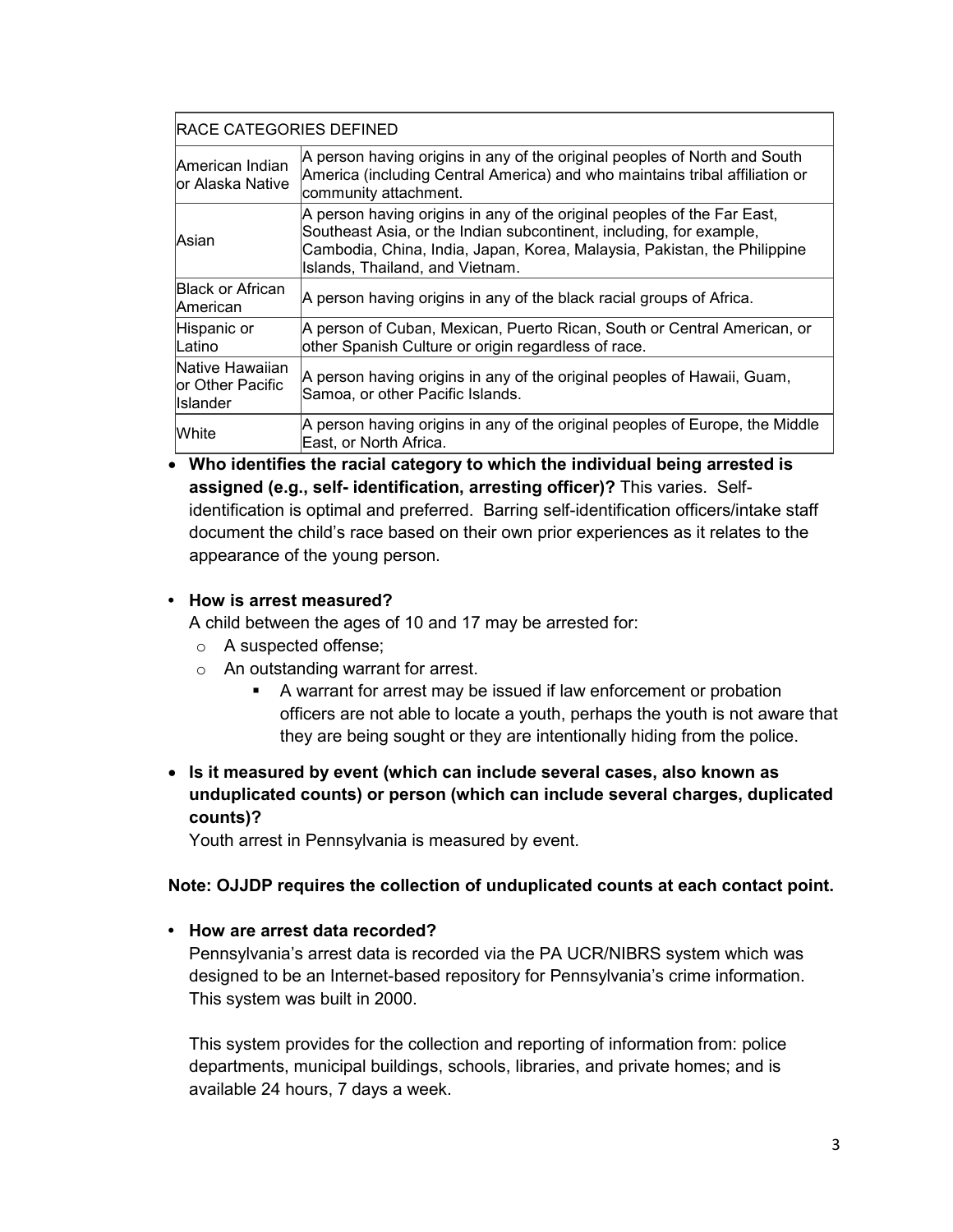- o **What system is used to record them (e.g., database, Excel spreadsheet)?** The Pennsylvania Juvenile Case Management System (PaJCMS) was developed using .NET and SQL technologies and assists in effective case management. The system consists of electronic records on juvenile offenders, process allegations of delinquency, monitors compliance with conditions of supervision, and maintains other juvenile-specific information.
- **• What type of data regarding arrest is available within this system (e.g., street address of incident, home address of alleged offender)?**

Data collected includes: allegations of delinquency, compliance with conditions of supervision, and other juvenile-specific information.

*Remember: At the Assessment Stage, additional data may be needed, so this is a good time to assess the agency's ability to provide additional data, if needed, for the assessment.*

| <b>OJJDP DEFINITION</b>                                                                                                                                                                                                                                                                                                                                                                                                                                                                                     | <b>YOUR JURISDICTIONAL</b><br><b>DEFINITION</b>                                                                                                                                                                                                                                                                                                                                                                                        | <b>DOCUMENT THE</b><br><b>SOURCE</b>                                                                                                                      |
|-------------------------------------------------------------------------------------------------------------------------------------------------------------------------------------------------------------------------------------------------------------------------------------------------------------------------------------------------------------------------------------------------------------------------------------------------------------------------------------------------------------|----------------------------------------------------------------------------------------------------------------------------------------------------------------------------------------------------------------------------------------------------------------------------------------------------------------------------------------------------------------------------------------------------------------------------------------|-----------------------------------------------------------------------------------------------------------------------------------------------------------|
| Youth referred to juvenile court<br>for delinquent acts are often<br>screened by an intake<br>department (either within or<br>outside the court). The intake<br>department may decide to<br>dismiss the case for lack of<br>legal sufficiency, to resolve the<br>matter informally (without the<br>filing of charges), or formally<br>(with the filing of charges). The<br>diversion population includes all<br>youth referred for legal<br>processing but handled without<br>the filing of formal charges. | <b>DO DEFINITION DIFFERENCES</b><br>EXIST?<br><b>Document Statewide</b><br>differences:<br>Do State-level definitions deviate<br>from the OJJDP definitions? If so,<br>note these differences. NO<br><b>Document local community</b><br>differences:<br>Do certain community definitions<br>deviate from the OJJDP and/or<br>State definition? If so, note these<br>differences, including the specific<br>community that deviates. NO | • Juvenile Court<br>Judges' Commission<br>• Center for Juvenile<br>Justice Training &<br>Research<br>• Administrative Office<br>of Pennsylvania<br>Courts |

## **(2) DIVERSION**

# **GUIDING QUESTIONS**

• **What constitutes a diversion in Pennsylvania?** *(Does this differ from the OJJDP definition? The key is to determine if a diversion is formal or informal).*

Pennsylvania utilizes a comprehensive diversion model that:

- (1) prevents the unnecessary involvement of youth who are in need of mental health treatment, including those with co-occurring substance abuse disorders, in the juvenile justice system;
- (2) allows for the early identification of youth in the system with mental health needs and co-occurring disorders; and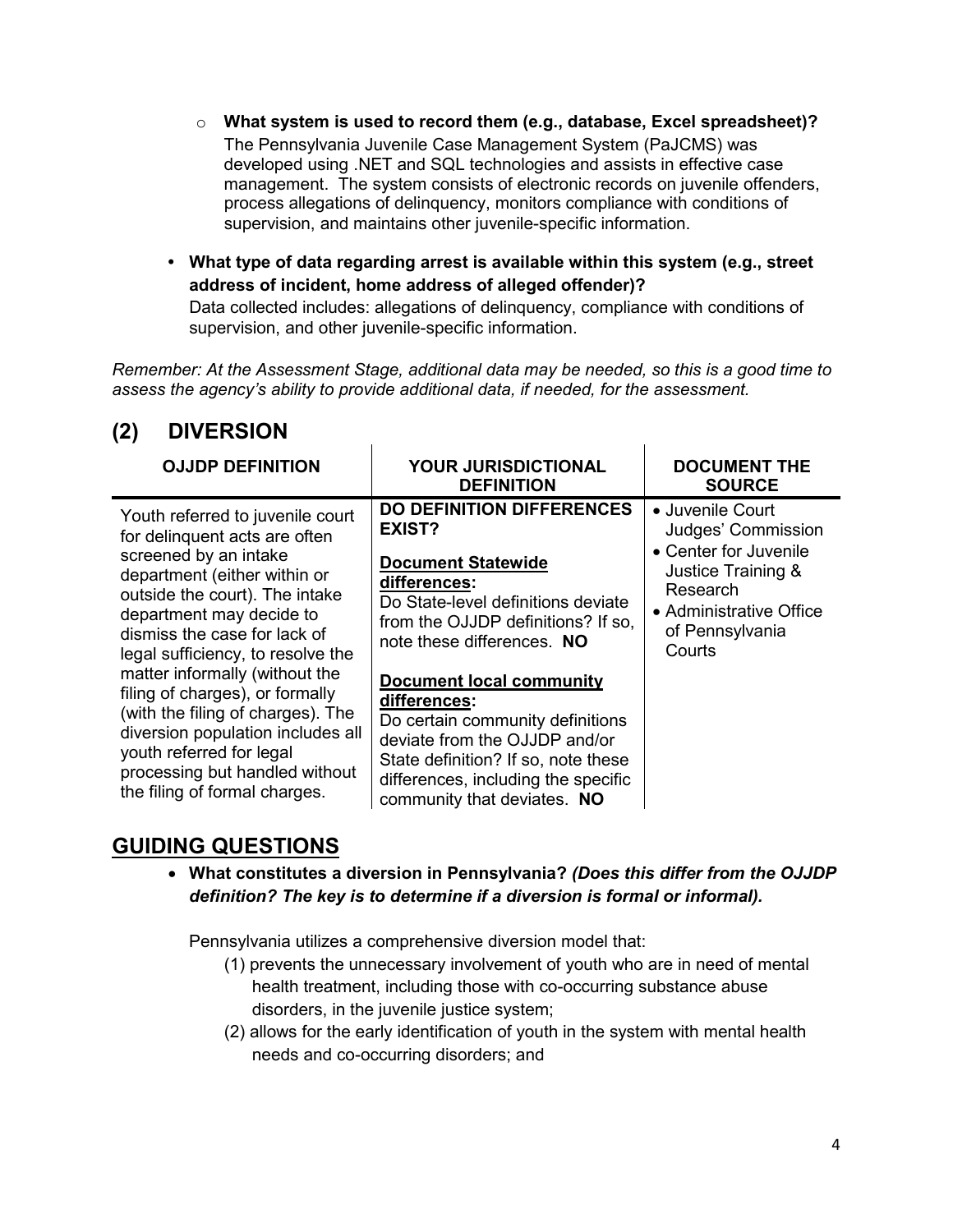(3) provides for timely access by identified youth in the system to appropriate treatment within the least restrictive setting that is consistent with public safety needs.

Pre-adjudication diversion is defined as providing opportunities for youth who would otherwise face formal processing in the court system so that they can avoid an adjudication of delinquency or conviction for a summary offense and instead directing them into an alternative program, that includes treatment when appropriate.

Pre-adjudication diversion can occur at various decision-making points in the juvenile justice system. It can provide alternatives for youth who have not yet entered the juvenile justice system but who are at imminent risk of being charged with a delinquent act, and can also channel youth who have been alleged to be delinquent away from formal court processing that could result in an adjudication of delinquency. Pre-adjudication diversion may be assigned by the school, law enforcement, magisterial district judge, and juvenile court levels.

o **The OJJDP definition requires that, for this point to be considered diversion, the youth must first be referred for legal processing. Thus, for accurate reporting per OJJDP definitions, you need to ensure that this step occurs before the youth is diverted. If the youth is given diversion prior to referral to court, this does not count for this contact point.**

In Pennsylvania diversion programs are used to screen out youth who may have committed minor offenses. Youth entering these diversion programs are not referred to the Juvenile Court. The case is closed when the youth completes the program.

The Pennsylvania Juvenile Act and Rules of Juvenile Court Procedure provide mechanisms to divert youth away from further formal processing within the justice system. Both our legislature and state supreme court endorse the fundamental principle that pre-adjudication diversion is appropriate in certain circumstances.



**(1) Informal adjustment**. 42 Pa. Cons. Stat. § 6323 and Rule 312 specifically provide for informal adjustment as an alternative to filing a delinquency petition and proceeding to adjudication when doing so would be in the best interest of the public and the child, and when the juvenile and his guardian consent.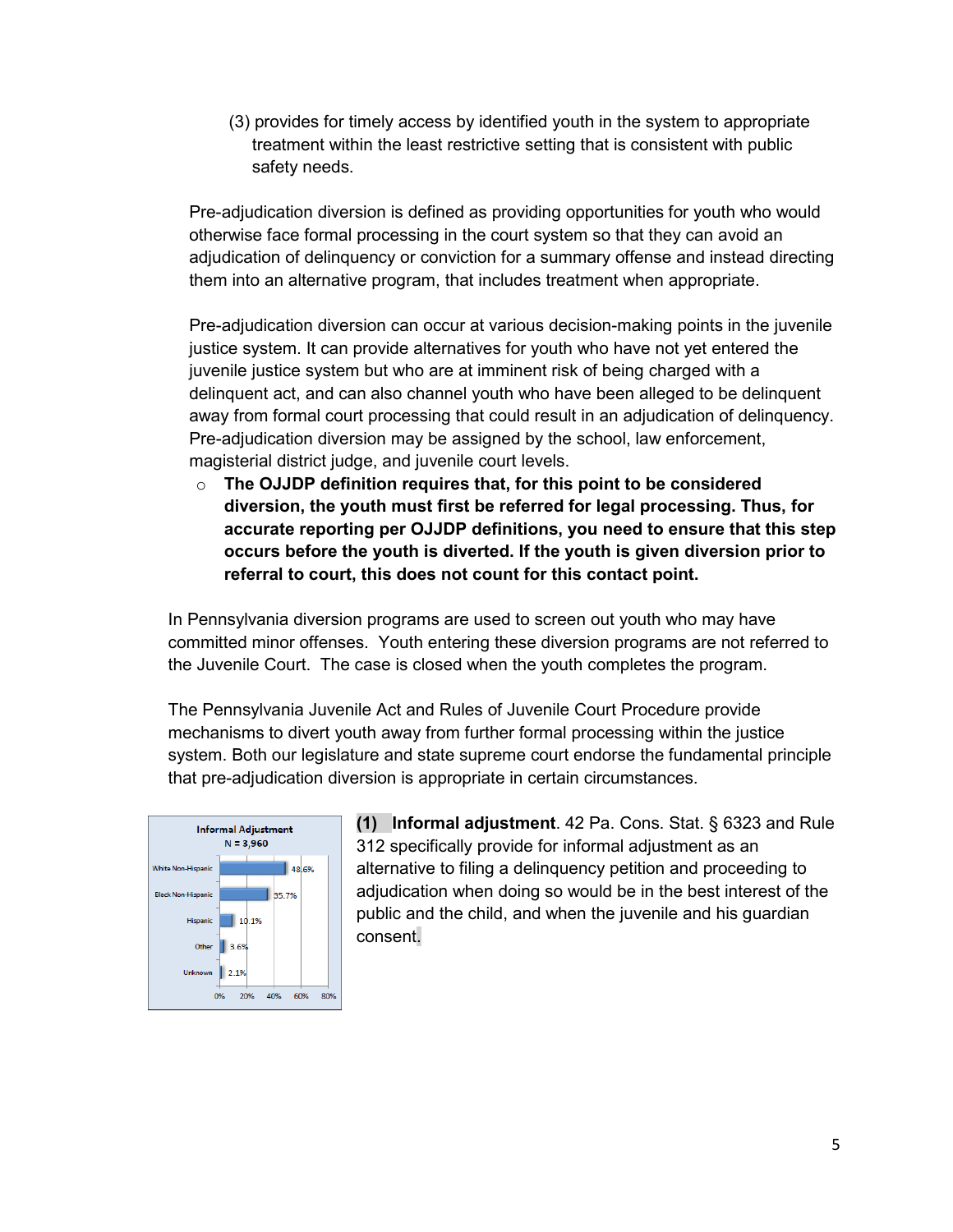**(2) Consent decrees.** 42 Pa. Cons. Stat. § 6340 and Rule 370 permit the court to enter a consent decree, with the consent of the Commonwealth and the juvenile, after the filing of a delinquency petition and before adjudication to place the juvenile under court supervision as an alternative to adjudication.





**(3) Deferred Adjudication**. 42 Pa. Cons. Stat. § 6341b and Rule 409(b) allow the court to release the juvenile from the court's jurisdiction, if it does not find that the child needs supervision, treatment, or rehabilitation. In addition, a Pennsylvania statute provides for alternatives to convictions for summary offenses, as magisterial district judges may divert youth accused of summary offenses to community service or self-improvement programs. See 42 Pa. Cons. Stat. § 1520.

Pennsylvania's Juvenile Justice System Enhancement Strategy has a goal of diverting low risk youth away from the juvenile justice system. Diversion (as opposed to a formal petition) and probation (as opposed to residential placement or secure confinement) are viewed as positive outcomes.

• **Who is responsible for determining whether a youth is referred to a diversion program?**

Referrals to diversion programs must conform to written guidelines developed by individual counties. These guidelines set forth a formal referral process, including who is responsible for making referrals (i.e., school officials, law enforcement, probation officers, prosecutors, etc.), the screening and assessment tool(s) to be used, clearly articulated eligibility requirements, criteria for acceptance, and available community resources and other alternatives to prevent further processing into the juvenile justice system. Referrals should be made on a case-by-case determination of whether the youth meets the established eligibility requirements and criteria for acceptance.

- **How is diversion measured?**
	- o **Is it measured by event (which can include several cases, also known as unduplicated counts) or person (which can include several charges, also known as duplicated counts)?**

Diversion is measured by event as an unduplicated count.

**Note: OJJDP requires the collection of unduplicated counts at each contact point.**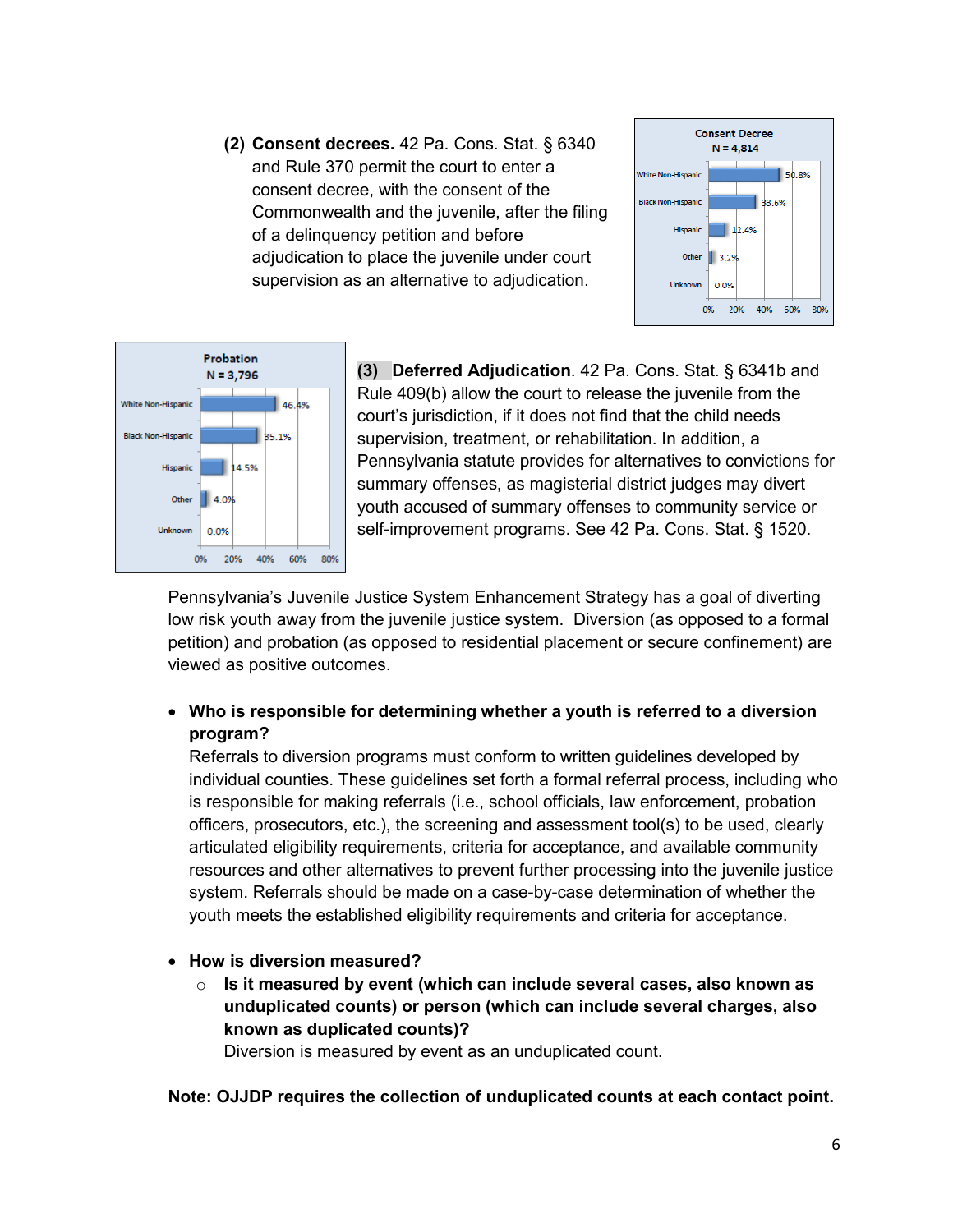• **How are diversion data captured and stored? What system is used to record it (e.g., database, Excel spreadsheet)?**

The Pennsylvania Juvenile Case Management System (PaJCMS) is sponsored by the Pennsylvania Council of Chief Juvenile Probation Officers, the Juvenile Court Judges' Commission, Center for Juvenile Justice Training and Research, and the Pennsylvania Commission on Crime and Delinquency. The software application was developed using .NET and SQL technologies and assists in effective case management.

• **What type of data regarding diversion is available within this system (e.g., street address of incident, home address of alleged offender)?** 

Within the PaJCMS, entered data includes individual demographic data on the youth in question, instant offense, location of the offense, referral source, issues related to the victim(s), mental health and/or substance use history, probation officer of record, recommendation with rationale.

|  | • How do you document race and/or ethnicity at this contact point? |
|--|--------------------------------------------------------------------|
|  | What are the definition categories?                                |

| <b>IRACE CATEGORIES DEFINED</b>                                 |                                                                                                                                                                                                                                                            |  |  |
|-----------------------------------------------------------------|------------------------------------------------------------------------------------------------------------------------------------------------------------------------------------------------------------------------------------------------------------|--|--|
| American Indian or<br>Alaska Native                             | A person having origins in any of the original peoples of North and South America<br>(including Central America) and who maintains tribal affiliation or community<br>lattachment.                                                                         |  |  |
| lAsian                                                          | A person having origins in any of the original peoples of the Far East, Southeast<br>Asia, or the Indian subcontinent, including, for example, Cambodia, China, India,<br>Japan, Korea, Malaysia, Pakistan, the Philippine Islands, Thailand, and Vietnam. |  |  |
| <b>Black or African</b><br><b>American</b>                      | A person having origins in any of the black racial groups of Africa.                                                                                                                                                                                       |  |  |
| Hispanic or Latino                                              | A person of Cuban, Mexican, Puerto Rican, South or Central American, or other<br>Spanish Culture or origin regardless of race.                                                                                                                             |  |  |
| Native Hawaiian or l<br><b>Other Pacific</b><br><b>Islander</b> | A person having origins in any of the original peoples of Hawaii, Guam, Samoa, or<br>lother Pacific Islands.                                                                                                                                               |  |  |
| White                                                           | A person having origins in any of the original peoples of Europe, the Middle East, or<br>North Africa.                                                                                                                                                     |  |  |

- **Who identifies the racial category to which the individual against whom the petition is filed is assigned (e.g., self-identification, diversion program staff, court)?**
	- $\circ$  This varies. Self-identification is optimal and preferred. Barring self-identification officers/intake staff document the child's race based on their own prior experiences as it relates to the appearance of the young person.

# **(3) DETENTION**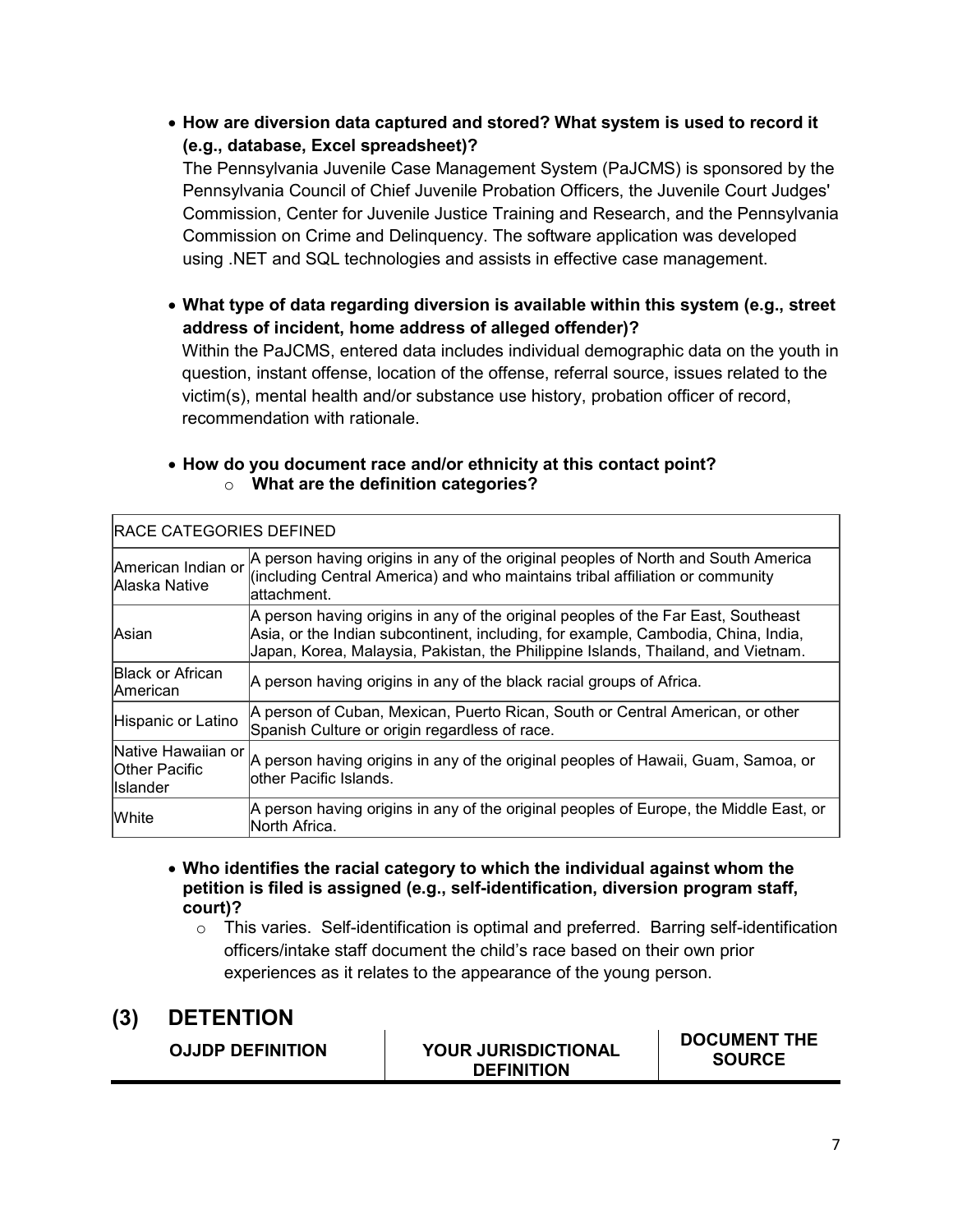Detention refers to youth held in secure detention facilities at some point during court processing of delinquency cases (i.e., prior to disposition). In some jurisdictions, the detention population may also include youth held in secure detention to await placement following a court disposition. For the purposes of DMC, detention may also include youth held in jails and lockups. Detention should not include youth held in shelters, group homes, or other secure facilities.

## **DO DEFINITION DIFFERENCES EXIST?**

## **Document Statewide differences:**

Do State-level definitions deviate from the OJJDP definitions? If so, note these differences. **NO**

## **Document local community differences:**

Do certain community definitions deviate from the OJJDP and/or State definition? If so, note these differences, including the specific community that deviates. **NO**

- Pennsylvania Commission on Crime and Delinquency, Office of Juvenile Justice and Delinquency **Prevention**
- Center for Juvenile Justice Training and Research
- Juvenile Court Judges' **Commission**

# **GUIDING QUESTIONS**

**• How do you define detention?** 

Admission of a juvenile to a secure juvenile detention center.

o **What constitutes detention in this community?** *(Does this differ from the OJJDP definition?)* 

After a child is arrested, he or she may return home or he or she may be detained at a juvenile detention facility or at another out-of-home placement facility.

Secure detention in Pennsylvania is administered at the county level either through a variety of local executive agencies or local judicial (juvenile courts) agencies.

## **• Who makes the decision to detain a youth?**

The juvenile probation officer or the juvenile court judge will make the decision regarding the admission of a youth to the secure detention center.

A detention hearing, is an informal hearing, where the court will determine whether youth should remain in detention, shelter care or under some other pretrial supervision until the adjudicatory hearing. A youth can be placed in secure detention before their detention hearing only if their confinement is to protect themselves or another, if it's thought that a youth might be removed from the jurisdiction/abscond and/or if a youth has no custodian to care for them. Should a youth find themselves in this situation, then a detention hearing must take place within 72 hours.

## **• How do you define race and/or ethnicity at this stage?**

o **What are the definition categories?**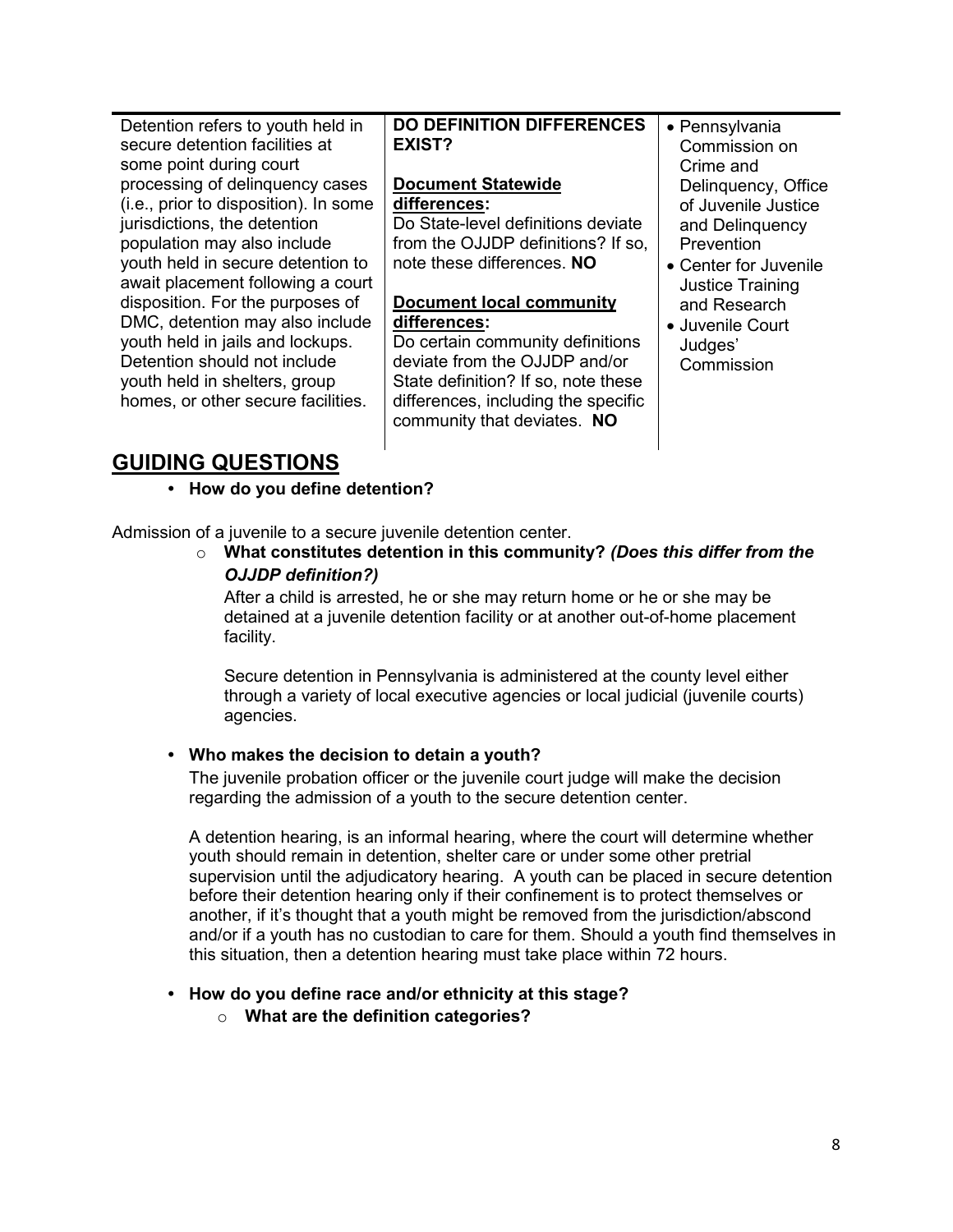|                                                        | <b>RACE CATEGORIES DEFINED</b>                                                                                                                                                                                                                             |
|--------------------------------------------------------|------------------------------------------------------------------------------------------------------------------------------------------------------------------------------------------------------------------------------------------------------------|
| American Indian or<br>Alaska Native                    | A person having origins in any of the original peoples of North and South America<br>(including Central America) and who maintains tribal affiliation or community<br>lattachment.                                                                         |
| <b>Asian</b>                                           | A person having origins in any of the original peoples of the Far East, Southeast<br>Asia, or the Indian subcontinent, including, for example, Cambodia, China, India,<br>Japan, Korea, Malaysia, Pakistan, the Philippine Islands, Thailand, and Vietnam. |
| <b>Black or African</b><br>lAmerican                   | A person having origins in any of the black racial groups of Africa.                                                                                                                                                                                       |
| Hispanic or Latino                                     | A person of Cuban, Mexican, Puerto Rican, South or Central American, or other<br>Spanish Culture or origin regardless of race.                                                                                                                             |
| Native Hawaiian or<br><b>Other Pacific</b><br>Islander | A person having origins in any of the original peoples of Hawaii, Guam, Samoa, or<br>lother Pacific Islands.                                                                                                                                               |
| White                                                  | A person having origins in any of the original peoples of Europe, the Middle East, or<br>North Africa.                                                                                                                                                     |

## **• Who identifies the racial category to which the individual being detained is assigned (e.g., self-identification, booking officer, intake officer)?**

o This varies. Self-identification is optimal and preferred. Barring self-identification officers/intake staff document the child's race based on their own prior experiences as it relates to the appearance of the young person.



- **• How is detention measured?** 
	- o **Is it measured by event (which can include several cases, also known as unduplicated counts) or person**

# **Note: OJJDP requires the collection of unduplicated counts at each contact point.**

**(which can include several charges, also known as duplicated counts)?** 

In accordance with the Juvenile Court Judges' Commission's Standards Governing Secure Detention all counties report their secure detention admissions to the Commission. Data is reported by event, monthly via a CJJT&R database.

Detention is measured in each county by the type of disposition (i.e., consent decree, informal adjustment, probation, fines…), number of admissions, the median length of stay in days, by standard section codes, utilization rates by facility, as a portion of the juvenile population, by allegation type, legal/attorney representation and by age, gender, ethnicity and race. A young person who is admitted to a secure detention center and subsequently transferred to another secure detention center counts as two admissions.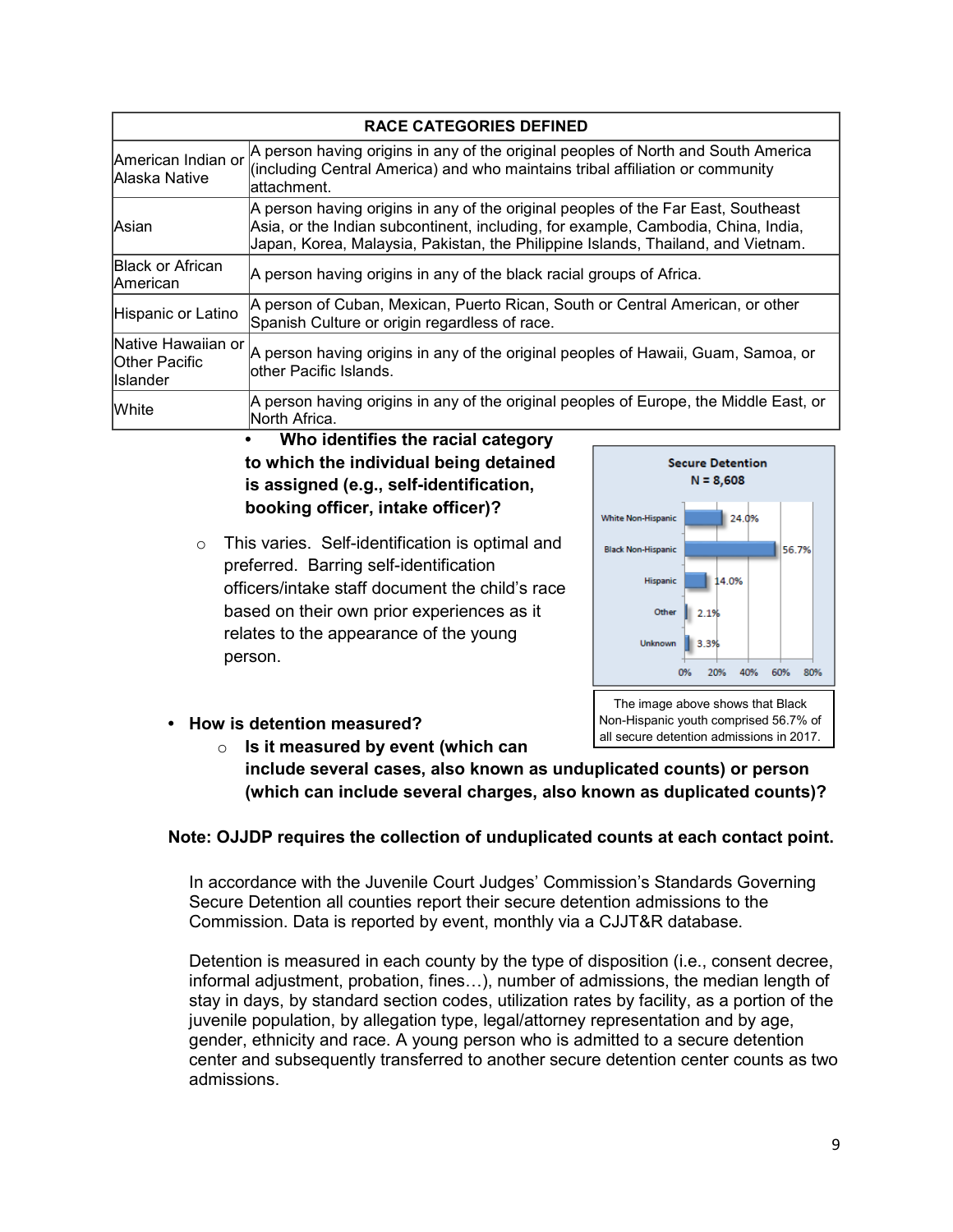Detention admissions have declined statewide since 2013, with a 25.8% overall decrease. However, there was a less than 1% increase from 2016 to 2017. Allegheny County detention admissions increased by 3.4% from 2016 to 2017, and Philadelphia County admissions increased by 10.0% during the same time. Overall statewide admissions, excluding Allegheny and Philadelphia, decreased by 6.6% from 2016 to 2017. Philadelphia County and Allegheny County account for 32.1% and 19.0%, respectively, of all secure detention admissions.

Special attention is given to the utilization of Codes 206, 701, and Unreported. In instances where secure detention is authorized under Codes 206 or 701, the juvenile probation officer is required to provide a detailed written explanation of the reasons that necessitate secure detention. These codes were intended to be utilized in limited circumstances where the other codes are not applicable.

- **• How is detention recorded?** 
	- o **What system is used to record it (e.g., database, Excel spreadsheet)?** Through the Pennsylvania Juvenile Case Management System (PaJCMS)

| PERCENTAGE CHANGE OF DETENTION ADMISSIONS |           |           |           |           |
|-------------------------------------------|-----------|-----------|-----------|-----------|
|                                           | 2013-2014 | 2014-2015 | 2015-2016 | 2016-2017 |
| <b>STATEWIDE</b>                          | $-12.8%$  | $-11.1%$  | $-4.4%$   | 0.1%      |
|                                           |           |           |           |           |

As evidenced above, Pennsylvania has seen significant declines in secure detention rates since 2013.

**• What type of data regarding detention is available within this system (e.g., street address of incident, home address of alleged offender)?** 

Within the PaJCMS, data entered includes individual demographic data on the youth in question, instant offense, location of the offense, referral source, MAYSI-2 and YLS scores if applicable, issues related to the victim(s) if known, parent or guardian contact information, past case history, current court status, mental health and/or substance use history, defense attorney, and probation officer of record.

# **(4) SECURE CONFINEMENT**

| <b>DOCUMENT THE</b><br><b>YOUR JURISDICTIONAL</b><br><b>OJJDP DEFINITION</b><br><b>SOURCE</b><br><b>DEFINITION</b> |  |
|--------------------------------------------------------------------------------------------------------------------|--|
|--------------------------------------------------------------------------------------------------------------------|--|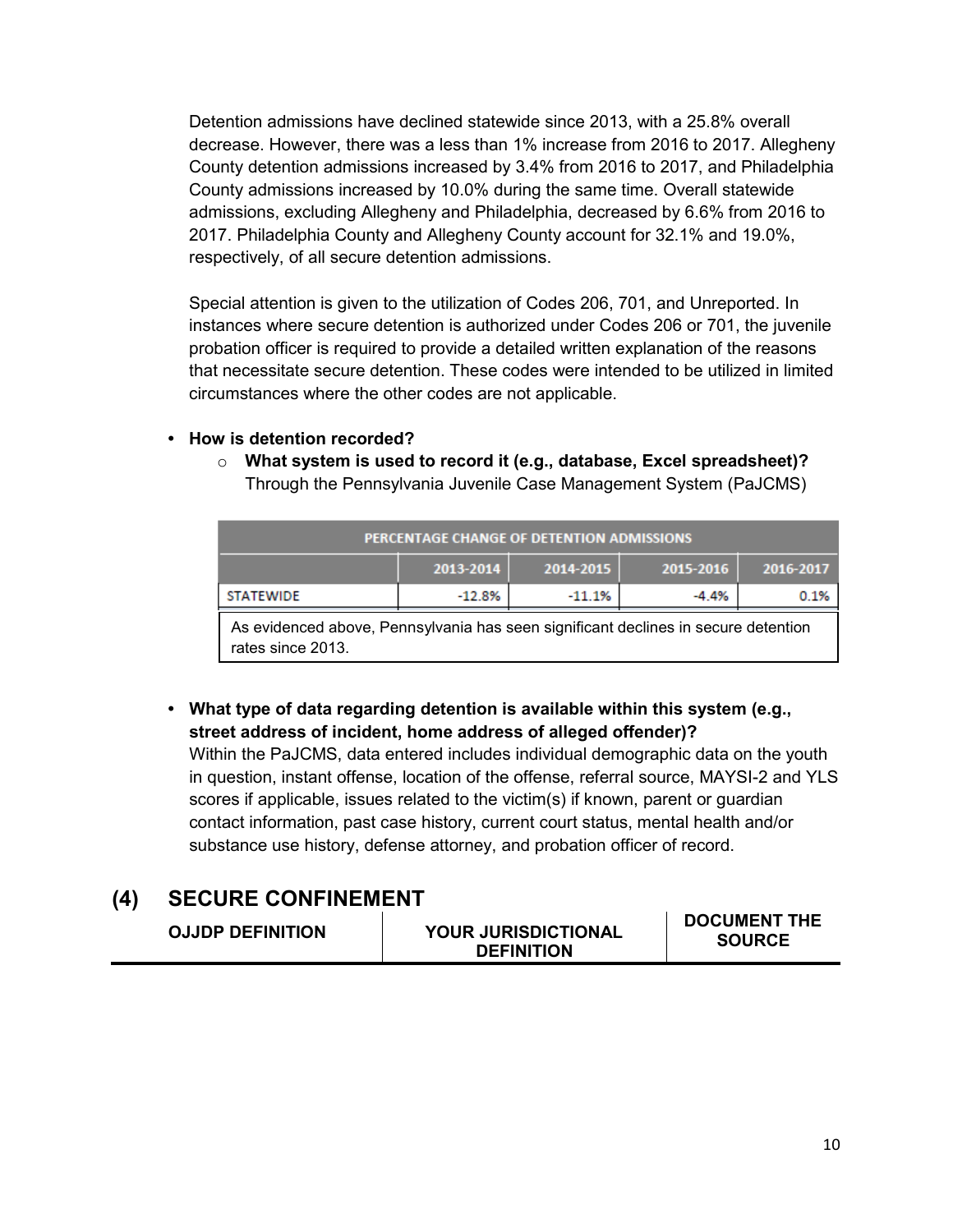| Confined cases are those in          | <b>DO DEFINITION DIFFERENCES</b>       | • Pennsylvania's |
|--------------------------------------|----------------------------------------|------------------|
| which, following a court             | EXIST?                                 | Juvenile Court   |
| disposition, youth are placed in     | <b>Document Statewide differences:</b> | Judges'          |
| secure residential or correctional   | Do State-level definitions deviate     | Commission       |
| facilities for delinquent offenders. | from the OJJDP definitions? If so,     |                  |
| The confinement population           | note these differences. NO             |                  |
| should not include any youth         |                                        |                  |
| placed in any form of out-of-        | Document local community               |                  |
| home placement. Group homes,         | differences:                           |                  |
| shelter homes, and mental health     | Do certain community definitions       |                  |
| treatment facilities, for example,   | deviate from the OJJDP and/or          |                  |
| would usually not be considered      | State definition? If so, note these    |                  |
| confinement.                         | differences, including the specific    |                  |
|                                      | community that deviates. NO            |                  |
|                                      |                                        |                  |

### **GUIDING QUESTIONS**

• **Who is responsible for determining whether a child is placed in secure confinement?** *(Check to see if the answer differs from the OJJDP definition, above.)*

Juvenile court judges make the determination as to whether a child is placed in secure confinement. In addition to ordering the placement, the judge may explore kinship or respite care, empowering families to seek other ways to support their child and avoid deeper justice system involvement.

When confinement is necessary, as may be the case for serious violent, chronic offenders, those determinations should be made only after evaluating each youth using an evidence based tool that determined that these offenders have a high risk of recidivism and extensive treatment needs. Pennsylvania's juvenile courts strive to impose the minimum amount of confinement consistent with the protection of the public and the rehabilitation needs of the child.

Pennsylvania is aware that research has shown damaging effects from out of home placement to detention or secure confinement pre-court. Youth who are securely detained are more likely to become more deeply involved in the juvenile or criminal justice system and are more likely to re-enter the criminal justice system than children who participate in community-based programs. Pennsylvania's Rules of Juvenile Court Procedure require that in cases of out-of-home placements, the judge must state on the record the name or type of the facility to which the youth is committed, the judge's findings and conclusions of law that formed the basis of the placement decision, consistent with the Juvenile Act's balanced attention mandates. The judge is required to explain why commitment to that facility or type of facility was determined to be the least restrictive placement that is consistent with the protection of the public and best suited to the youth's treatment, supervision, rehabilitation and welfare.

#### • **How do you define race and/or ethnicity at this stage? What are the definition categories?**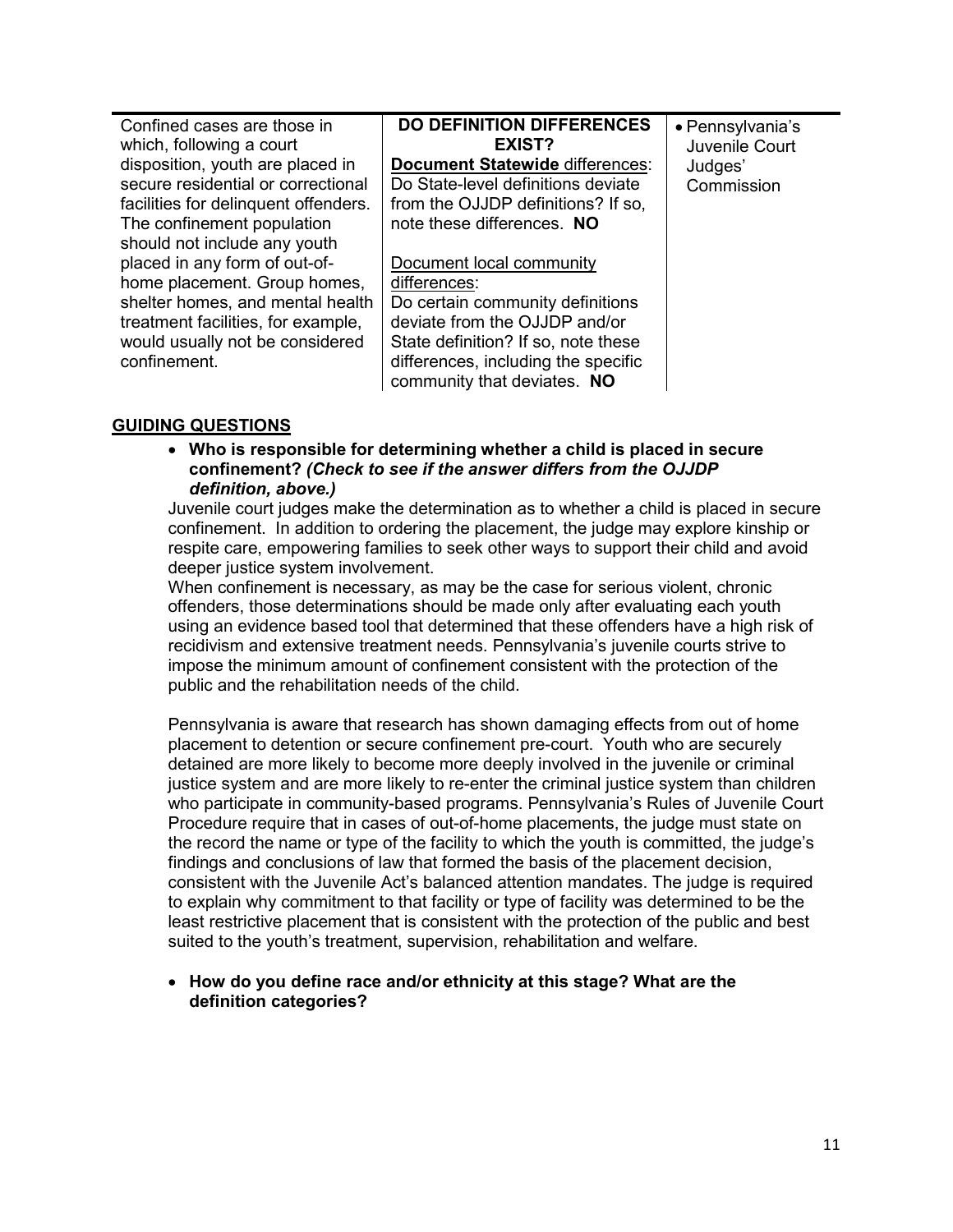| <b>RACE CATEGORIES DEFINED</b>              |                                                                                                                                                                                                                                                            |  |
|---------------------------------------------|------------------------------------------------------------------------------------------------------------------------------------------------------------------------------------------------------------------------------------------------------------|--|
| lAmerican Indian or<br><b>Alaska Native</b> | A person having origins in any of the original peoples of North and South America<br>(including Central America) and who maintains tribal affiliation or community<br>lattachment.                                                                         |  |
| lAsian                                      | A person having origins in any of the original peoples of the Far East, Southeast<br>Asia, or the Indian subcontinent, including, for example, Cambodia, China, India,<br>Japan, Korea, Malaysia, Pakistan, the Philippine Islands, Thailand, and Vietnam. |  |
| <b>Black or African</b><br><b>American</b>  | A person having origins in any of the black racial groups of Africa.                                                                                                                                                                                       |  |
| Hispanic or Latino                          | A person of Cuban, Mexican, Puerto Rican, South or Central American, or other<br>Spanish Culture or origin regardless of race.                                                                                                                             |  |
| Native Hawaiian or                          | A person having origins in any of the original peoples of Hawaii, Guam, Samoa,<br>Other Pacific Islander or other Pacific Islands.                                                                                                                         |  |
| White                                       | A person having origins in any of the original peoples of Europe, the Middle East,<br>or North Africa.                                                                                                                                                     |  |

- **Who identifies the racial category to which the youth who was securely confined is assigned (e.g., facility staff, State juvenile justice agency)?** 
	- o This varies. Self-identification is optimal and preferred. Barring self-identification officers/intake staff document the child's race based on their own prior experiences as it relates to the appearance of the young person.
- **How are cases resulting in secure confinement measured? Are they measured by event (which can include several cases, also known as unduplicated counts) or person (which can include several charges, also known as duplicated counts)?**

### **Note: OJJDP requires the collection of unduplicated counts at each contact point.**

• **How are these data captured and stored? What system is used to record it (e.g., database, Excel spreadsheet)?** Data related to the time a youth is in an out-of-home placement is entered by the juvenile probation officer into the PA JCMS, this includes treatment, education, vocational if applicable, family engagement, reentry planning between the facility, the youth, youth's family, and juvenile probation. Each facility maintains its own record on the commitment, services provided, and progress made by each youth in its care.

• **What type of data regarding secure confinement is available within this system (e.g., street address of incident, home address of alleged offender.)?** 

Within the PaJCMS, data entered includes individual demographic data on the youth in question, family information, case history with past offenses and past interventions, instant offense, referral source, YLS scores, issues related to the victim(s) if known, social summaries and education records, mental health and/or substance use history, defense attorney, and probation officer of record.

*Remember: At the Assessment Stage, additional data may be needed, so this is a good time to assess the agency's ability to provide additional data, if needed, for the assessment.*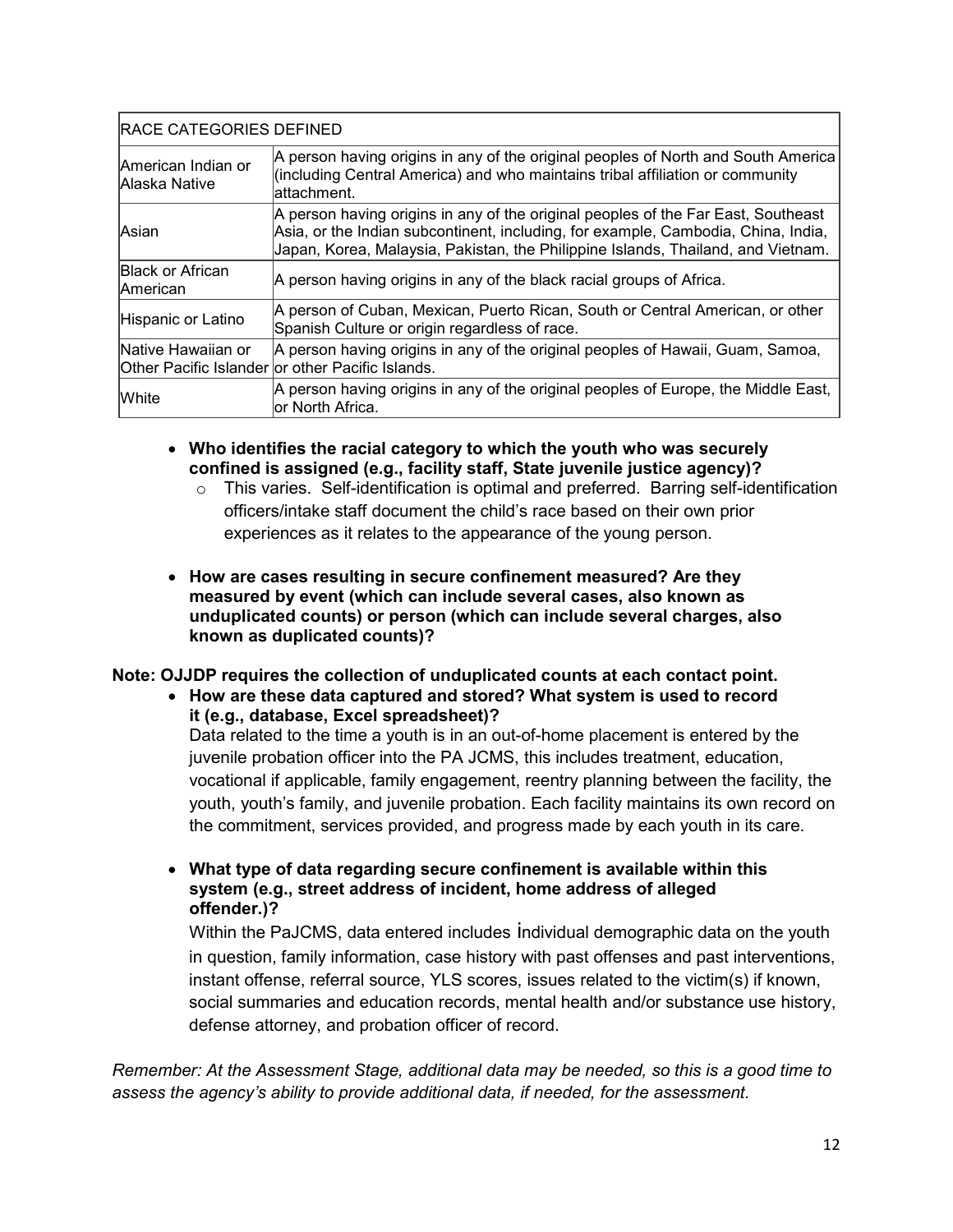| <b>TRANSFER TO ADULT COURT</b><br>(5)                                                                                                                                                                                                                                                                                                                                                                                                                                                                                                                                                                                                                                                                                                                                                                                                                                                                                                                                               |                                                                                                                                                                                                                                                                                                                                                                                                                                               |                                                                                                                                                                                                                                                                                      |  |  |
|-------------------------------------------------------------------------------------------------------------------------------------------------------------------------------------------------------------------------------------------------------------------------------------------------------------------------------------------------------------------------------------------------------------------------------------------------------------------------------------------------------------------------------------------------------------------------------------------------------------------------------------------------------------------------------------------------------------------------------------------------------------------------------------------------------------------------------------------------------------------------------------------------------------------------------------------------------------------------------------|-----------------------------------------------------------------------------------------------------------------------------------------------------------------------------------------------------------------------------------------------------------------------------------------------------------------------------------------------------------------------------------------------------------------------------------------------|--------------------------------------------------------------------------------------------------------------------------------------------------------------------------------------------------------------------------------------------------------------------------------------|--|--|
| <b>OJJDP DEFINITION</b>                                                                                                                                                                                                                                                                                                                                                                                                                                                                                                                                                                                                                                                                                                                                                                                                                                                                                                                                                             | <b>YOUR JURISDICTIONAL</b><br><b>DEFINITION</b>                                                                                                                                                                                                                                                                                                                                                                                               | <b>DOCUMENT THE</b><br><b>SOURCE</b>                                                                                                                                                                                                                                                 |  |  |
| Waived cases are those in<br>which a youth is transferred to<br>criminal court as a result of a<br>judicial finding in juvenile<br>court. During a waiver hearing,<br>the juvenile court usually files<br>a petition asking the juvenile<br>court judge to waive<br>jurisdiction over the case. The<br>juvenile court judge decides<br>whether the case merits<br>criminal prosecution. When a<br>waiver request is denied, the<br>matter is usually scheduled for<br>an adjudicatory hearing in the<br>juvenile court. If the request is<br>granted, the juvenile is<br>judicially waived to criminal<br>court for further action.<br>Juveniles may be transferred<br>to criminal court through a<br>variety of other methods, but<br>most of these are difficult or<br>impossible to track from within<br>the juvenile justice system,<br>including prosecutor discretion<br>or concurrent jurisdiction,<br>legislative exclusion, and the<br>various blended sentencing<br>laws. | <b>DO DEFINITION DIFFERENCES</b><br><b>EXIST?</b><br><b>Document Statewide</b><br>differences:<br>Do State-level definitions deviate<br>from the OJJDP definitions? If so,<br>note these differences. NO<br><b>Document local community</b><br>differences:<br>Do certain community definitions<br>deviate from the OJJDP and/or<br>State definition? If so, note these<br>differences, including the specific<br>community that deviates. NO | • Pennsylvania<br>Commission on<br>Crime and<br>Delinquency, Office<br>of Juvenile Justice<br>and Delinguency<br>Prevention<br>• Center for Juvenile<br>Justice Training and<br>Research<br>• Juvenile Court<br>Judges' Commission<br>• Pennsylvania<br>Department of<br>Corrections |  |  |

# **GUIDING QUESTIONS**

• **How do you define "transfer to adult court"?** *or* **What constitutes transfer to adult court in this State?** *(Does this differ from the OJJDP definition)*

In 1995, in response to the growing concern over juvenile offending, Pennsylvania legislation modified the Commonwealth's Juvenile Act (Act 33). The modified Act 33 went into effect in March 1996 and excluded from juvenile courts any juveniles between the ages of 15 and 18 who were charged with murder or a violent offense (rape, involuntary deviate sexual intercourse, aggravated assault, robbery, robbery of a motor vehicle, aggravated indecent assault, kidnapping, voluntary manslaughter, or an attempt, conspiracy, or solicitation to commit any of these offenses); and used a deadly weapon during the offense. Additionally, the act excluded from juvenile court any juveniles who had been previously adjudicated delinquent of any of the offenses, except for aggravated assault.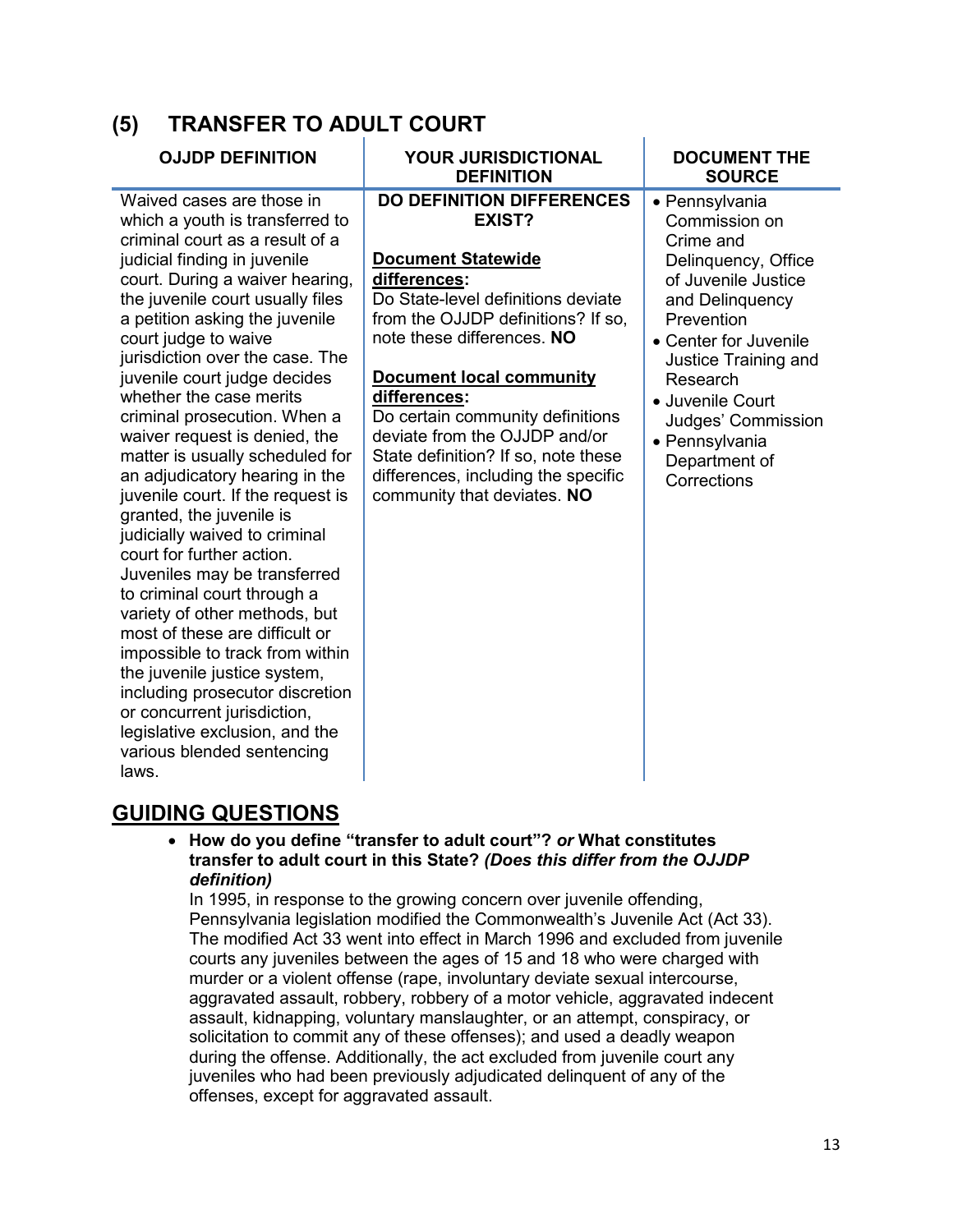Once a juvenile is formally charged with an Act 33 offense, they are automatically processed in the adult justice system. Charged offenders bypass the juvenile court completely, thereby removing juvenile court judges' authority to waive a case to adult court or keep the case in the juvenile system. Act 33 allows juveniles to request a hearing to decertify or reverse the waiver to transfer them back to juvenile court, if the juveniles establish, by a preponderance of the evidence, that the transfer would serve the public interest.

• **Who is responsible for determining whether a youth is transferred to adult court?** *(What types of waivers are available.)* Juvenile prosecutors determine how a case will proceed in Pennsylvania courts.

The types of waivers used across PA to transfer youth to adult courts include: judicial waiver, statutory exclusion or direct file. There are also presumptive waivers, which mandates juvenile transfer unless the juvenile offender can prove he or she is suited to juvenile justice system rehabilitation. Decisions are approved by the Court through recommendations at formal hearings.

## • **How do you define race and/or ethnicity at the transfer to adult court stage?**

o **What are the definition categories?**

| American Indian or<br>Alaska Native                           | A person having origins in any of the original peoples of North and South America<br>(including Central America) and who maintains tribal affiliation or community<br>lattachment.                                                                         |  |
|---------------------------------------------------------------|------------------------------------------------------------------------------------------------------------------------------------------------------------------------------------------------------------------------------------------------------------|--|
| <b>Asian</b>                                                  | A person having origins in any of the original peoples of the Far East, Southeast<br>Asia, or the Indian subcontinent, including, for example, Cambodia, China, India,<br>Japan, Korea, Malaysia, Pakistan, the Philippine Islands, Thailand, and Vietnam. |  |
| <b>Black or African</b><br><b>American</b>                    | A person having origins in any of the black racial groups of Africa.                                                                                                                                                                                       |  |
| Hispanic or Latino                                            | A person of Cuban, Mexican, Puerto Rican, South or Central American, or other<br>Spanish Culture or origin regardless of race.                                                                                                                             |  |
| Native Hawaiian or<br><b>Other Pacific</b><br><b>Islander</b> | A person having origins in any of the original peoples of Hawaii, Guam, Samoa, or<br>lother Pacific Islands.                                                                                                                                               |  |
| <b>White</b>                                                  | A person having origins in any of the original peoples of Europe, the Middle East, or<br>North Africa.                                                                                                                                                     |  |

## RACE CATEGORIES DEFINED

- **Who identifies the racial category to which the individual being transferred is assigned (e.g., self-identification, booking officer)?**
	- $\circ$  This varies. Self-identification is optimal and preferred. Barring self-identification officers/intake staff document the child's race based on their own prior experiences as it relates to the appearance of the young person.
- **How are cases resulting in transfer to adult court measured?** 
	- o **Are they measured by event (which can include several cases, also known as unduplicated counts) or person (which can include**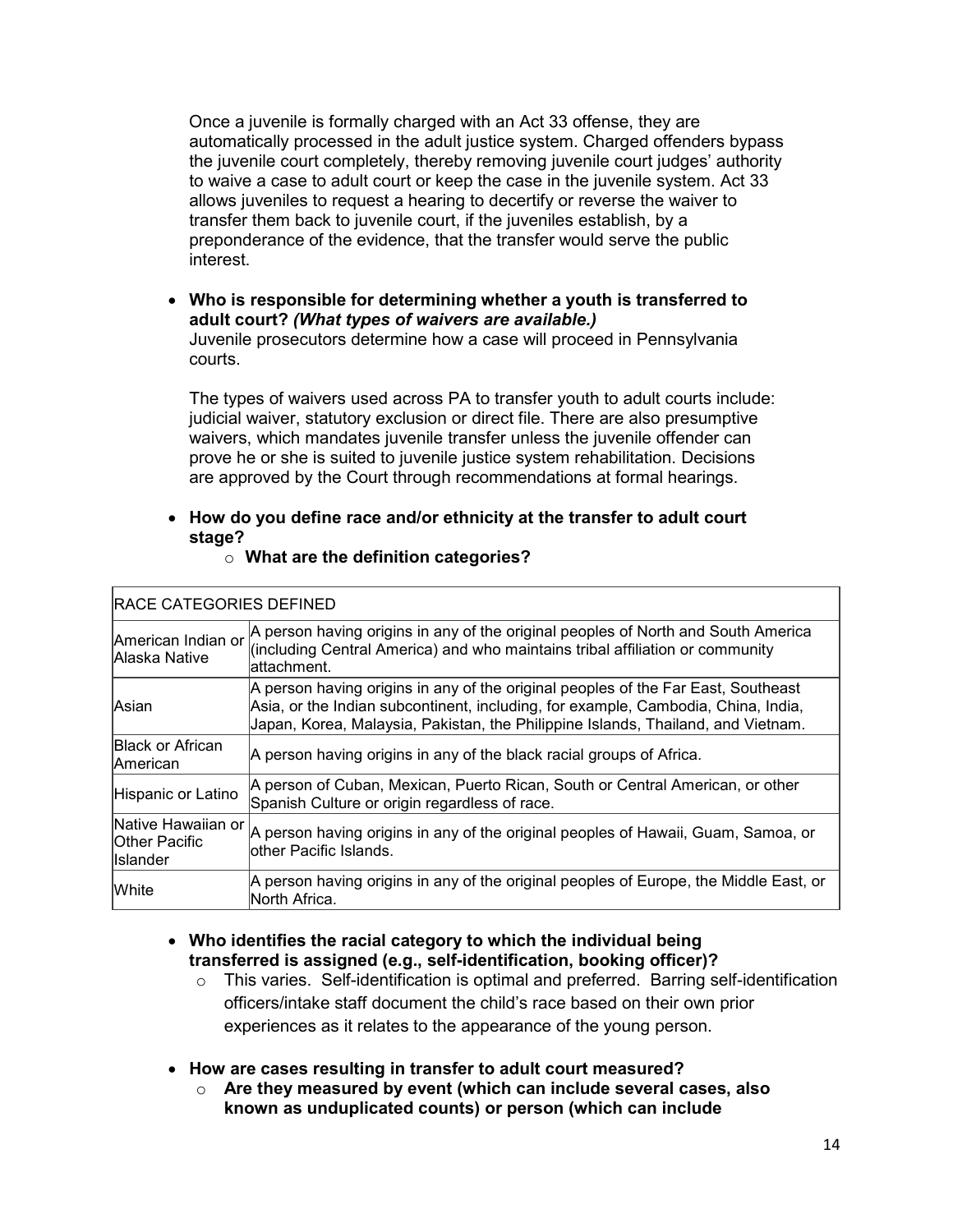**several charges, also known as duplicated counts)?** *Note: OJJDP requires the collection of unduplicated counts at each contact point.*  In Pennsylvania, cases resulting in transfer to adult court are measured as unduplicated counts.

- **How are transfer data captured and stored? What system is used to record it (e.g., database, Excel spreadsheet)?**  The Pennsylvania Juvenile Case Management System (PaJCMS)
- **What type of data regarding transfer to adult court is available within this system (e.g., street address of incident, home address of alleged offender)?**

Within the PaJCMS, the data entered includes individual demographic data on the youth in question, family information, case history with past offenses and past interventions, instant offense, referral source, YLS scores, issues related to the victim(s) if known, social summaries and education records, mental health and/or substance use history, defense attorney, and probation officer of record.

*Remember: At the Assessment Stage, additional data may be needed, so this is a good time to assess the agency's ability to provide additional data, if needed, for the assessment.*

**Note:** States can provide more data collection points but must provide four of the five listed above. Also, this plan does not disallow the use of the Relative Rate Index (RRI) but is not required and should not be used in lieu of the data required above.

### **II. Develop an Action Plan.**

Provide answers to the questions below.

- 1. What do your DMC numbers tell you about your jurisdiction?
	- Pennsylvania's DMC numbers point to the fact that there have been fewer youth arrests. Lower arrest rates statewide is notable. However, deeper examination reflects a clear disparity and there is room for improvement. While Pennsylvania as a state has arrested a smaller portion of the population of color consistent over the last three years, there remains evidence of disparities.

In 2017:

- Black youth were 14.1% of Pennsylvania's population and 38.7% of all arrests. 11.3% of PA's Black youth population was arrested in 2017.
- White youth were 70.6% of Pennsylvania's population and 51% of all arrests. 3% of PA's White youth population was arrested in 2017.
- Hispanic youth were 11.1% of Pennsylvania's population and 9.8% of all arrests. 3.6% of PA's Hispanic youth population was arrested in 2017.
- 2. What would success in DMC reduction look like for your state? Pennsylvania's State Advisory Group (SAG) developed its legislatively-required 2019 Juvenile Justice and Delinquency Prevention Plan to the Governor with specific recommendations to address Disproportionate Minority Contact. The 2019 Plan to the Governor reflects the FY2018 3-Year State Plan submitted in the PCCD Title II Application last year, and includes the following: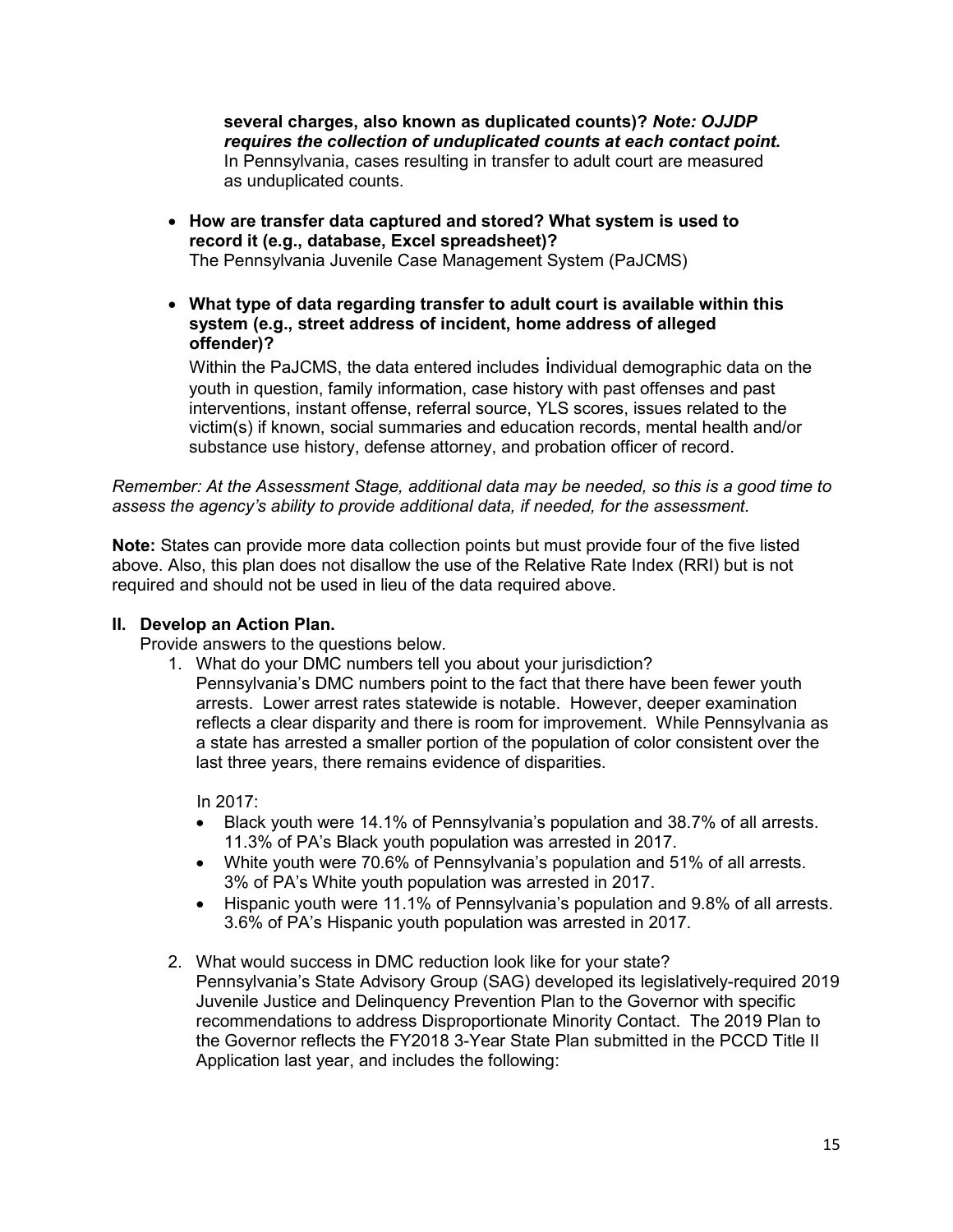- Provide at-risk and delinquent youth of color with increased access to culturallyresponsive prevention programming, early intervention and diversion programs to avoid formal involvement with the juvenile justice system.
- Develop a curriculum to provide guidance to local organizations to identify DMC in their communities and identify and/or develop culturally-responsive interventions to address these as a means of diverting youth from formal involvement with the justice system.
- Develop culturally-responsive prevention and diversion programs that will partner police departments, schools, and local service providers to successfully divert youth from formal involvement with the justice system.
- Continue programming that has shown success in improving relationships between youth of color and law enforcement, such as local community forums.
- Continue support of the Juvenile Justice System Enhancement Strategy and the use of validated screening and assessment instruments.
- Ensure decisions impacting youth at all stages of the justice system (arrest, diversion, detention, adjudication and disposition) are made consistently and equitably without bias to race, ethnicity, gender, sexual orientation, religious affiliation or community of residence.
- Promote policies and practices that expand the equity, diversity and inclusion in recruitment, funding, hiring, promotion and retention of an ethnically and racially diverse workforce.
- Instruct all Commonwealth departments, agencies and commissions to focus on continuous quality improvement and accountability in areas impacting youth of color and to track data to ensure such improvement and accountability occurs.
- Develop training for law enforcement and juvenile justice professionals on Implicit Bias, Racial and Ethnic Disparities, Trauma-Informed Care, School Diversion, Mental Health, and Community Engagement.
- Convene a task force of representatives from the SAG, its DMC Subcommittee, and the Pennsylvania Commissions on Sentencing, African-American Affairs, and Latino Affairs to explore inclusion of racial impact statements on proposed legislation and/or new policies.
- 3. How much do you want to reduce DMC next year?

The Pennsylvania Commission on Crime and Delinquency has a goal of eliminating DMC/RED across the Commonwealth. Additional goals include a continued reduction in the percentage of Pennsylvania's population of color being arrested. For arrest parity, fair and equitable treatment in 2017 to be accomplished, 5,183 fewer black youth needed to be arrested.

Rates have been reducing for youth of color at a rate of about 1% annually since 2013. The hope is that this type of reduction continues and/or accelerates.

4. Is that reasonable? If yes, why? Yes. With continued focus on current efforts, and further implementation of the JJSES.